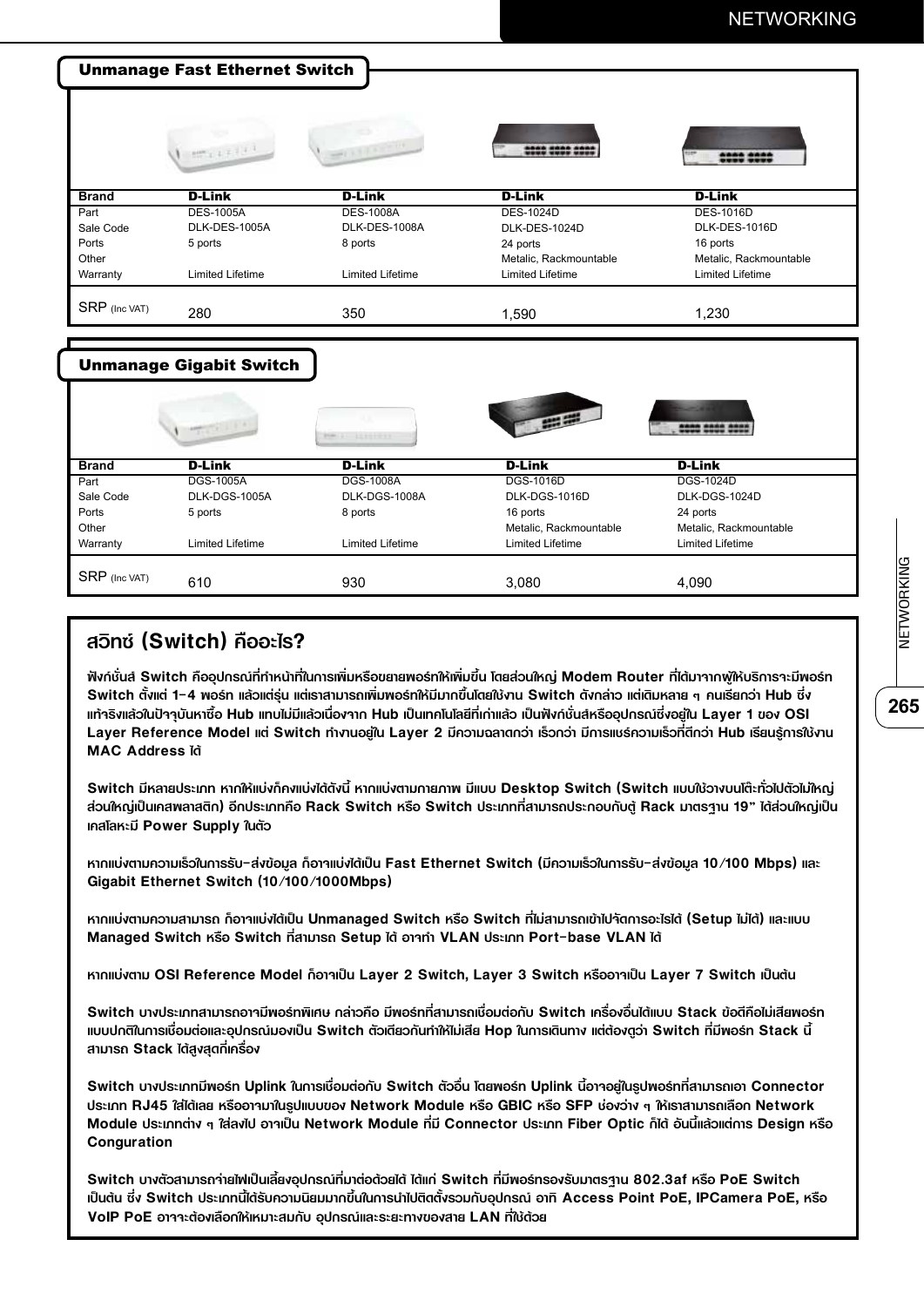**266**

| <b>ZyXEL</b><br><b>ZyXEL</b><br><b>ZyXEL</b><br><b>Brand</b><br>GS-105Bv3<br>GS-108BV3<br>GS-1100-16<br>Part<br>Sale Code<br>ZXL-GS-105Bv3<br>ZXL-GS-108BV3<br>ZXL-GS-1100-16<br>Ports<br>16 ports<br>5 ports<br>8 ports<br>Other<br>Metalic<br>Metalic<br>Metalic, Rackmountable<br><b>Limited Lifetime</b><br><b>Limited Lifetime</b><br><b>Limited Lifetime</b><br>Warranty<br>SRP (Inc VAT)<br>890<br>1,230<br>3,300<br><b>1000 0000</b><br><b>ZyXEL</b><br><b>ZyXEL</b><br><b>Linksys</b><br><b>Linksys</b><br><b>Brand</b><br>GS1100-24E<br>GS1100-8HP<br><b>LGS105-AP</b><br><b>LGS108-AP</b><br>Part<br>Sale Code<br>ZXL-GS1100-24E<br>ZXL-GS1100-8HP<br>LSS-LGS105-AP<br>LSS-LGS108-AP<br>Ports<br>24 ports<br>8 ports<br>5 ports<br>8 ports<br>Other<br>Metalic, Rackmountable<br>Metalic, PoE 4<br>Metalic<br>Metalic<br>ports(75W)<br><b>Limited Lifetime</b><br><b>Limited Lifetime</b><br><b>Limited Lifetime</b><br><b>Limited Lifetime</b><br>Warranty<br>SRP (Inc VAT)<br>3,895<br>4,270<br>1,590<br>1,890<br>a king a server<br><b>Linksys</b><br><b>Linksys</b><br><b>Linksys</b><br><b>Linksys</b><br><b>Linksys</b><br><b>Brand</b><br><b>LGS116-AP</b><br><b>LGS124-AP</b><br>LGS116P-AP<br>LGS108P-AP<br>LGS124P-AP<br>Part<br>Sale Code<br>LSS-LGS116-AP<br>LSS-LGS124-AP<br>LSS-LGS108P-AP<br>LSS-LGS116P-AP<br>Ports<br>16 ports<br>24 ports<br>8 ports<br>16 ports<br>24 ports<br>Other<br>Metalic<br>Metalic, Rackmountable<br>Metalic, PoE 4<br>Metalic, PoE 8<br>ports(50W)<br>ports(80W)<br><b>Limited Lifetime</b><br>Limited Lifetime<br>Warranty<br>Limited Lifetime<br>Limited Lifetime<br>Limited Lifetime<br>SRP (Inc VAT)<br>4,790<br>6,990<br>6,090<br>11,290<br>16,200<br><b>Manage Fast Ethernet</b> |                          |  |  |  | <b>Unmanage Gigabit Switch</b> |  |
|-----------------------------------------------------------------------------------------------------------------------------------------------------------------------------------------------------------------------------------------------------------------------------------------------------------------------------------------------------------------------------------------------------------------------------------------------------------------------------------------------------------------------------------------------------------------------------------------------------------------------------------------------------------------------------------------------------------------------------------------------------------------------------------------------------------------------------------------------------------------------------------------------------------------------------------------------------------------------------------------------------------------------------------------------------------------------------------------------------------------------------------------------------------------------------------------------------------------------------------------------------------------------------------------------------------------------------------------------------------------------------------------------------------------------------------------------------------------------------------------------------------------------------------------------------------------------------------------------------------------------------------------------------------------------------------------------------------------------------------------------|--------------------------|--|--|--|--------------------------------|--|
|                                                                                                                                                                                                                                                                                                                                                                                                                                                                                                                                                                                                                                                                                                                                                                                                                                                                                                                                                                                                                                                                                                                                                                                                                                                                                                                                                                                                                                                                                                                                                                                                                                                                                                                                               |                          |  |  |  |                                |  |
|                                                                                                                                                                                                                                                                                                                                                                                                                                                                                                                                                                                                                                                                                                                                                                                                                                                                                                                                                                                                                                                                                                                                                                                                                                                                                                                                                                                                                                                                                                                                                                                                                                                                                                                                               |                          |  |  |  |                                |  |
|                                                                                                                                                                                                                                                                                                                                                                                                                                                                                                                                                                                                                                                                                                                                                                                                                                                                                                                                                                                                                                                                                                                                                                                                                                                                                                                                                                                                                                                                                                                                                                                                                                                                                                                                               |                          |  |  |  |                                |  |
|                                                                                                                                                                                                                                                                                                                                                                                                                                                                                                                                                                                                                                                                                                                                                                                                                                                                                                                                                                                                                                                                                                                                                                                                                                                                                                                                                                                                                                                                                                                                                                                                                                                                                                                                               |                          |  |  |  |                                |  |
|                                                                                                                                                                                                                                                                                                                                                                                                                                                                                                                                                                                                                                                                                                                                                                                                                                                                                                                                                                                                                                                                                                                                                                                                                                                                                                                                                                                                                                                                                                                                                                                                                                                                                                                                               |                          |  |  |  |                                |  |
|                                                                                                                                                                                                                                                                                                                                                                                                                                                                                                                                                                                                                                                                                                                                                                                                                                                                                                                                                                                                                                                                                                                                                                                                                                                                                                                                                                                                                                                                                                                                                                                                                                                                                                                                               |                          |  |  |  |                                |  |
|                                                                                                                                                                                                                                                                                                                                                                                                                                                                                                                                                                                                                                                                                                                                                                                                                                                                                                                                                                                                                                                                                                                                                                                                                                                                                                                                                                                                                                                                                                                                                                                                                                                                                                                                               |                          |  |  |  |                                |  |
|                                                                                                                                                                                                                                                                                                                                                                                                                                                                                                                                                                                                                                                                                                                                                                                                                                                                                                                                                                                                                                                                                                                                                                                                                                                                                                                                                                                                                                                                                                                                                                                                                                                                                                                                               |                          |  |  |  |                                |  |
|                                                                                                                                                                                                                                                                                                                                                                                                                                                                                                                                                                                                                                                                                                                                                                                                                                                                                                                                                                                                                                                                                                                                                                                                                                                                                                                                                                                                                                                                                                                                                                                                                                                                                                                                               |                          |  |  |  |                                |  |
|                                                                                                                                                                                                                                                                                                                                                                                                                                                                                                                                                                                                                                                                                                                                                                                                                                                                                                                                                                                                                                                                                                                                                                                                                                                                                                                                                                                                                                                                                                                                                                                                                                                                                                                                               |                          |  |  |  |                                |  |
|                                                                                                                                                                                                                                                                                                                                                                                                                                                                                                                                                                                                                                                                                                                                                                                                                                                                                                                                                                                                                                                                                                                                                                                                                                                                                                                                                                                                                                                                                                                                                                                                                                                                                                                                               | Contract                 |  |  |  |                                |  |
|                                                                                                                                                                                                                                                                                                                                                                                                                                                                                                                                                                                                                                                                                                                                                                                                                                                                                                                                                                                                                                                                                                                                                                                                                                                                                                                                                                                                                                                                                                                                                                                                                                                                                                                                               |                          |  |  |  |                                |  |
|                                                                                                                                                                                                                                                                                                                                                                                                                                                                                                                                                                                                                                                                                                                                                                                                                                                                                                                                                                                                                                                                                                                                                                                                                                                                                                                                                                                                                                                                                                                                                                                                                                                                                                                                               |                          |  |  |  |                                |  |
|                                                                                                                                                                                                                                                                                                                                                                                                                                                                                                                                                                                                                                                                                                                                                                                                                                                                                                                                                                                                                                                                                                                                                                                                                                                                                                                                                                                                                                                                                                                                                                                                                                                                                                                                               |                          |  |  |  |                                |  |
|                                                                                                                                                                                                                                                                                                                                                                                                                                                                                                                                                                                                                                                                                                                                                                                                                                                                                                                                                                                                                                                                                                                                                                                                                                                                                                                                                                                                                                                                                                                                                                                                                                                                                                                                               |                          |  |  |  |                                |  |
|                                                                                                                                                                                                                                                                                                                                                                                                                                                                                                                                                                                                                                                                                                                                                                                                                                                                                                                                                                                                                                                                                                                                                                                                                                                                                                                                                                                                                                                                                                                                                                                                                                                                                                                                               |                          |  |  |  |                                |  |
|                                                                                                                                                                                                                                                                                                                                                                                                                                                                                                                                                                                                                                                                                                                                                                                                                                                                                                                                                                                                                                                                                                                                                                                                                                                                                                                                                                                                                                                                                                                                                                                                                                                                                                                                               |                          |  |  |  |                                |  |
|                                                                                                                                                                                                                                                                                                                                                                                                                                                                                                                                                                                                                                                                                                                                                                                                                                                                                                                                                                                                                                                                                                                                                                                                                                                                                                                                                                                                                                                                                                                                                                                                                                                                                                                                               |                          |  |  |  |                                |  |
|                                                                                                                                                                                                                                                                                                                                                                                                                                                                                                                                                                                                                                                                                                                                                                                                                                                                                                                                                                                                                                                                                                                                                                                                                                                                                                                                                                                                                                                                                                                                                                                                                                                                                                                                               |                          |  |  |  |                                |  |
|                                                                                                                                                                                                                                                                                                                                                                                                                                                                                                                                                                                                                                                                                                                                                                                                                                                                                                                                                                                                                                                                                                                                                                                                                                                                                                                                                                                                                                                                                                                                                                                                                                                                                                                                               |                          |  |  |  |                                |  |
|                                                                                                                                                                                                                                                                                                                                                                                                                                                                                                                                                                                                                                                                                                                                                                                                                                                                                                                                                                                                                                                                                                                                                                                                                                                                                                                                                                                                                                                                                                                                                                                                                                                                                                                                               |                          |  |  |  |                                |  |
|                                                                                                                                                                                                                                                                                                                                                                                                                                                                                                                                                                                                                                                                                                                                                                                                                                                                                                                                                                                                                                                                                                                                                                                                                                                                                                                                                                                                                                                                                                                                                                                                                                                                                                                                               |                          |  |  |  |                                |  |
|                                                                                                                                                                                                                                                                                                                                                                                                                                                                                                                                                                                                                                                                                                                                                                                                                                                                                                                                                                                                                                                                                                                                                                                                                                                                                                                                                                                                                                                                                                                                                                                                                                                                                                                                               | LSS-LGS124P-AP           |  |  |  |                                |  |
|                                                                                                                                                                                                                                                                                                                                                                                                                                                                                                                                                                                                                                                                                                                                                                                                                                                                                                                                                                                                                                                                                                                                                                                                                                                                                                                                                                                                                                                                                                                                                                                                                                                                                                                                               |                          |  |  |  |                                |  |
|                                                                                                                                                                                                                                                                                                                                                                                                                                                                                                                                                                                                                                                                                                                                                                                                                                                                                                                                                                                                                                                                                                                                                                                                                                                                                                                                                                                                                                                                                                                                                                                                                                                                                                                                               | Metalic, Rackmountable,- |  |  |  |                                |  |
|                                                                                                                                                                                                                                                                                                                                                                                                                                                                                                                                                                                                                                                                                                                                                                                                                                                                                                                                                                                                                                                                                                                                                                                                                                                                                                                                                                                                                                                                                                                                                                                                                                                                                                                                               | PoE 12 ports(120W)       |  |  |  |                                |  |
|                                                                                                                                                                                                                                                                                                                                                                                                                                                                                                                                                                                                                                                                                                                                                                                                                                                                                                                                                                                                                                                                                                                                                                                                                                                                                                                                                                                                                                                                                                                                                                                                                                                                                                                                               |                          |  |  |  |                                |  |
|                                                                                                                                                                                                                                                                                                                                                                                                                                                                                                                                                                                                                                                                                                                                                                                                                                                                                                                                                                                                                                                                                                                                                                                                                                                                                                                                                                                                                                                                                                                                                                                                                                                                                                                                               |                          |  |  |  |                                |  |
|                                                                                                                                                                                                                                                                                                                                                                                                                                                                                                                                                                                                                                                                                                                                                                                                                                                                                                                                                                                                                                                                                                                                                                                                                                                                                                                                                                                                                                                                                                                                                                                                                                                                                                                                               |                          |  |  |  |                                |  |
|                                                                                                                                                                                                                                                                                                                                                                                                                                                                                                                                                                                                                                                                                                                                                                                                                                                                                                                                                                                                                                                                                                                                                                                                                                                                                                                                                                                                                                                                                                                                                                                                                                                                                                                                               |                          |  |  |  |                                |  |
|                                                                                                                                                                                                                                                                                                                                                                                                                                                                                                                                                                                                                                                                                                                                                                                                                                                                                                                                                                                                                                                                                                                                                                                                                                                                                                                                                                                                                                                                                                                                                                                                                                                                                                                                               |                          |  |  |  |                                |  |
| <b>CONTRACTOR</b><br><b>CONTRACTOR</b>                                                                                                                                                                                                                                                                                                                                                                                                                                                                                                                                                                                                                                                                                                                                                                                                                                                                                                                                                                                                                                                                                                                                                                                                                                                                                                                                                                                                                                                                                                                                                                                                                                                                                                        | <b>CONTRACTOR</b>        |  |  |  |                                |  |

|                         | $\sim$                      | <b>STATISTICS</b>           | .                                  |                                    |
|-------------------------|-----------------------------|-----------------------------|------------------------------------|------------------------------------|
| <b>Brand</b>            | <b>D-Link</b>               | <b>D-Link</b>               | <b>D-Link</b>                      | <b>D-Link</b>                      |
| Part                    | DES-1210-28                 | DES-1210-52                 | DES-1210-08P                       | DES-1210-28P                       |
| Sale Code               | DLK-DES-1210-28             | DLK-DES-1210-52             | DLK-DES-1210-08P                   | DLK-DES-1210-28P                   |
| Ports                   | 24 ports 10/100, 2 ports    | 48 ports 10/100, 2 ports    | 8 ports 10/100                     | 24 ports 10/100, 2 ports           |
|                         | 10/100/1000                 | 10/100/1000                 |                                    | 10/100/1000                        |
| <b>GBIC or SFP Slot</b> | 2 ports                     | 2 ports                     |                                    | 2 ports                            |
| Capacity(Gbps)          | 12.8 Gbps                   | 17.6 Gbps                   | 1.6 Gbps                           | 12.8 Gbps                          |
| Throughput(Mbps)        |                             |                             |                                    |                                    |
| <b>MAC Address</b>      | 8K                          | 8K                          | 8K                                 | 8K                                 |
| <b>VLAN</b>             | 256 VLAN                    | <b>256 VLAN</b>             | <b>256 VLAN</b>                    | 256 VLAN                           |
| Other                   | IGMP v1/v2 Snooping, 802.1p | IGMP v1/v2 Snooping, 802.1p | Power Budget 72 Watts, IGMP v1/    | Power Budget 193 Watts, IGMP v1/   |
|                         | QoS, Bandwidth Control,     | QoS, Bandwidth Control,     | v2 Snooping, 802.1p QoS, Band-     | v2 Snooping, 802.1p QoS, Band-     |
|                         | Loopback Detection, Link    | Loopback Detection, Link    | width Control, Loopback Detection, | width Control, Loopback Detection, |
|                         | Aggregation, ACL, SNMP      | Aggregation, ACL, SNMP      | Link Aggregation, ACL, SNMP        | Link Aggregation, ACL, SNMP        |
| Warranty                | <b>Limited Lifetime</b>     | Limited Lifetime            | <b>Limited Lifetime</b>            | <b>Limited Lifetime</b>            |
|                         |                             |                             |                                    |                                    |
| <b>SRP</b> (Inc VAT)    | 5,980                       | 10,200                      | 6,550                              | 13,100                             |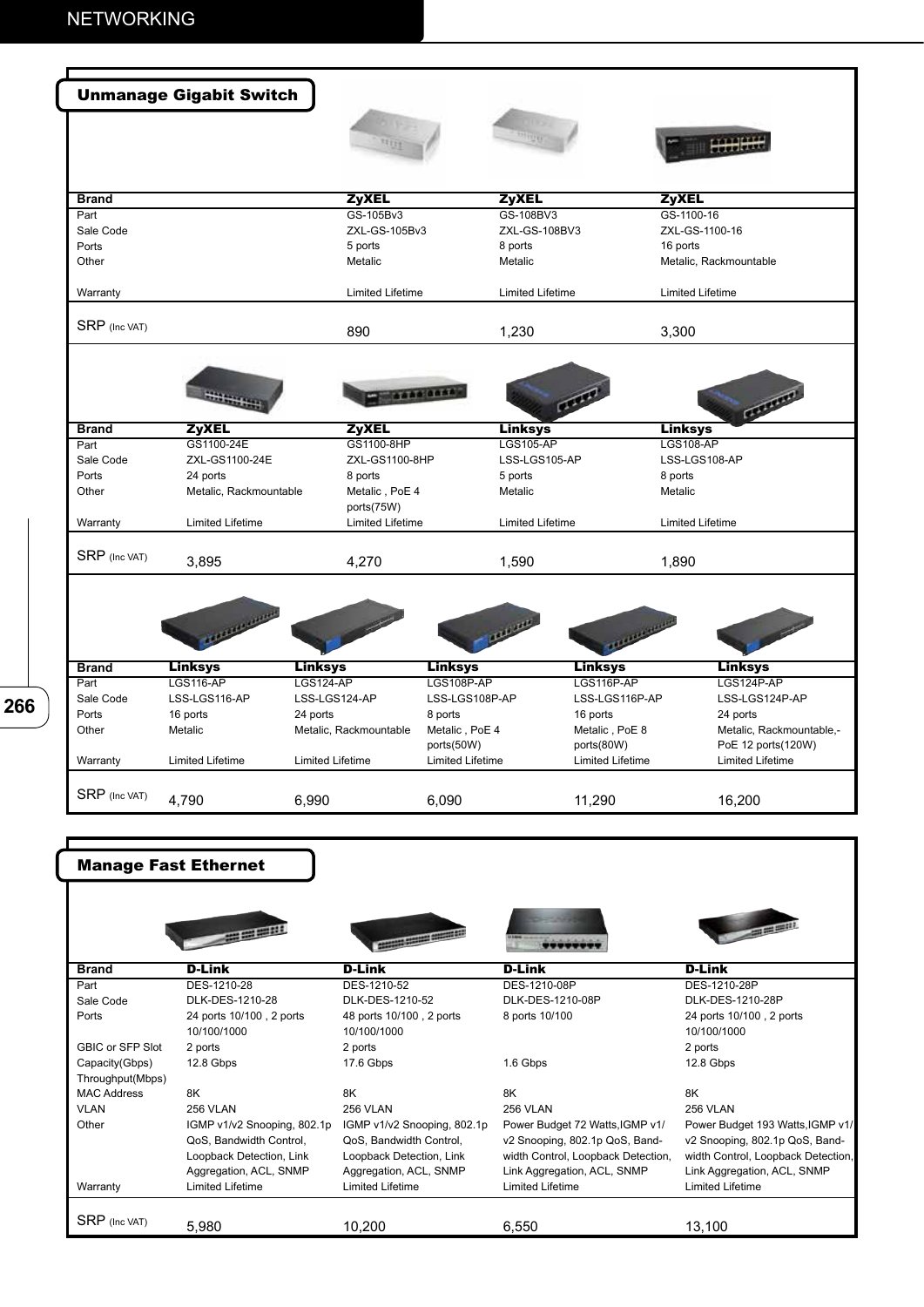## NETWORKING

|                         | *******                                                                                                                                                                                                                                                                                                                                                                                                                                                                                                                                                                      | ********                                 |                                                                                                                      |                                                                                                                                                                                                                                                                                                                                                                                                                   |
|-------------------------|------------------------------------------------------------------------------------------------------------------------------------------------------------------------------------------------------------------------------------------------------------------------------------------------------------------------------------------------------------------------------------------------------------------------------------------------------------------------------------------------------------------------------------------------------------------------------|------------------------------------------|----------------------------------------------------------------------------------------------------------------------|-------------------------------------------------------------------------------------------------------------------------------------------------------------------------------------------------------------------------------------------------------------------------------------------------------------------------------------------------------------------------------------------------------------------|
| <b>Brand</b>            | <b>D-Link</b>                                                                                                                                                                                                                                                                                                                                                                                                                                                                                                                                                                | <b>D-Link</b>                            | <b>D-Link</b>                                                                                                        | <b>D-Link</b>                                                                                                                                                                                                                                                                                                                                                                                                     |
| Part                    | DGS-1100-08                                                                                                                                                                                                                                                                                                                                                                                                                                                                                                                                                                  | DGS-1100-18                              | DGS-1100-26                                                                                                          | DGS-1100-08P                                                                                                                                                                                                                                                                                                                                                                                                      |
| Sale Code               | DLK-DGS-1100-08                                                                                                                                                                                                                                                                                                                                                                                                                                                                                                                                                              | DLK-DGS-1100-18                          | DLK-DGS-1100-26                                                                                                      | DLK-DGS-1100-08P                                                                                                                                                                                                                                                                                                                                                                                                  |
| Ports                   | 8 Ports                                                                                                                                                                                                                                                                                                                                                                                                                                                                                                                                                                      | 16 Ports                                 | 24 Ports                                                                                                             | 8 Ports (PoE 8 ports)                                                                                                                                                                                                                                                                                                                                                                                             |
| <b>GBIC or SFP Slot</b> |                                                                                                                                                                                                                                                                                                                                                                                                                                                                                                                                                                              | 2 Ports                                  | 2 Ports                                                                                                              |                                                                                                                                                                                                                                                                                                                                                                                                                   |
| Capacity(Gbps)          | 16 Gbps                                                                                                                                                                                                                                                                                                                                                                                                                                                                                                                                                                      | 36 Gbps                                  | 52 Gbps                                                                                                              | 16 Gbps                                                                                                                                                                                                                                                                                                                                                                                                           |
| Throughput(Mbps)        |                                                                                                                                                                                                                                                                                                                                                                                                                                                                                                                                                                              |                                          |                                                                                                                      |                                                                                                                                                                                                                                                                                                                                                                                                                   |
| <b>MAC Address</b>      | 8K                                                                                                                                                                                                                                                                                                                                                                                                                                                                                                                                                                           | 16K                                      | 16K                                                                                                                  | 8K                                                                                                                                                                                                                                                                                                                                                                                                                |
| <b>VLAN</b>             | 128 VLAN                                                                                                                                                                                                                                                                                                                                                                                                                                                                                                                                                                     | 128 VLAN                                 | 128 VLAN                                                                                                             | 128 VLAN                                                                                                                                                                                                                                                                                                                                                                                                          |
| Other                   |                                                                                                                                                                                                                                                                                                                                                                                                                                                                                                                                                                              |                                          |                                                                                                                      | Power Budget 64 Watts                                                                                                                                                                                                                                                                                                                                                                                             |
| Warranty                | <b>Limited Lifetime</b>                                                                                                                                                                                                                                                                                                                                                                                                                                                                                                                                                      | <b>Limited Lifetime</b>                  | <b>Limited Lifetime</b>                                                                                              | <b>Limited Lifetime</b>                                                                                                                                                                                                                                                                                                                                                                                           |
| SRP (Inc VAT)           |                                                                                                                                                                                                                                                                                                                                                                                                                                                                                                                                                                              |                                          |                                                                                                                      |                                                                                                                                                                                                                                                                                                                                                                                                                   |
|                         | 2,690                                                                                                                                                                                                                                                                                                                                                                                                                                                                                                                                                                        | 4,990                                    | 6,200                                                                                                                | 5,400                                                                                                                                                                                                                                                                                                                                                                                                             |
|                         |                                                                                                                                                                                                                                                                                                                                                                                                                                                                                                                                                                              |                                          | <b>Carl Comment Comment Comment</b>                                                                                  | <b>Contract Contract Contract Contract Contract Contract Contract Contract Contract Contract Contract Contract C</b>                                                                                                                                                                                                                                                                                              |
| <b>Brand</b>            | <b>D-Link</b>                                                                                                                                                                                                                                                                                                                                                                                                                                                                                                                                                                | <b>D-Link</b>                            | <b>Linksys</b>                                                                                                       | <b>Linksys</b>                                                                                                                                                                                                                                                                                                                                                                                                    |
| Part                    | DGS-1100-24P                                                                                                                                                                                                                                                                                                                                                                                                                                                                                                                                                                 | DGS-1210-52P                             | <b>LGS308-AP</b>                                                                                                     | LGS318-AP                                                                                                                                                                                                                                                                                                                                                                                                         |
| Sale Code               | DLK-DGS-1100-24P                                                                                                                                                                                                                                                                                                                                                                                                                                                                                                                                                             | DLK-DGS-1210-52P                         | LSS-LGS308-AP                                                                                                        | LSS-LGS318-AP                                                                                                                                                                                                                                                                                                                                                                                                     |
| Ports                   | 24 Ports (PoE 12 ports)                                                                                                                                                                                                                                                                                                                                                                                                                                                                                                                                                      | 48 Ports (PoE 48 ports)                  | 8 Ports                                                                                                              | 16 Ports                                                                                                                                                                                                                                                                                                                                                                                                          |
| GBIC or SFP Slot        |                                                                                                                                                                                                                                                                                                                                                                                                                                                                                                                                                                              | 4 Ports                                  |                                                                                                                      | 2 Ports                                                                                                                                                                                                                                                                                                                                                                                                           |
| Capacity(Gbps)          | 48 Gbps                                                                                                                                                                                                                                                                                                                                                                                                                                                                                                                                                                      |                                          | 16 Gbps                                                                                                              | 36 Gbps                                                                                                                                                                                                                                                                                                                                                                                                           |
| Throughput(Mbps)        |                                                                                                                                                                                                                                                                                                                                                                                                                                                                                                                                                                              |                                          |                                                                                                                      |                                                                                                                                                                                                                                                                                                                                                                                                                   |
| <b>MAC Address</b>      | 8K                                                                                                                                                                                                                                                                                                                                                                                                                                                                                                                                                                           | 16K                                      | 8K                                                                                                                   | 8K                                                                                                                                                                                                                                                                                                                                                                                                                |
| <b>VLAN</b>             | 128 VLAN                                                                                                                                                                                                                                                                                                                                                                                                                                                                                                                                                                     | 256 VLAN                                 | 128 VLANs                                                                                                            | 128 VLANs                                                                                                                                                                                                                                                                                                                                                                                                         |
| Other                   | Power Budget 100 W                                                                                                                                                                                                                                                                                                                                                                                                                                                                                                                                                           | Power Budget 193 W                       | Link Aggregation, Spanning Tree                                                                                      | Link Aggregation, Spanning Tree Sup-                                                                                                                                                                                                                                                                                                                                                                              |
|                         |                                                                                                                                                                                                                                                                                                                                                                                                                                                                                                                                                                              |                                          | Supported, QoS 802.1p, 802.1X -                                                                                      | ported, QoS 802.1p, 802.1X - RADIUS                                                                                                                                                                                                                                                                                                                                                                               |
|                         |                                                                                                                                                                                                                                                                                                                                                                                                                                                                                                                                                                              |                                          | RADIUS Authentication, SNMP V1, 2c Authentication, SNMP V1, 2c                                                       |                                                                                                                                                                                                                                                                                                                                                                                                                   |
| Warranty                | Limited Lifetime                                                                                                                                                                                                                                                                                                                                                                                                                                                                                                                                                             | Limited Lifetime                         | <b>Limited Lifetime</b>                                                                                              | <b>Limited Lifetime</b>                                                                                                                                                                                                                                                                                                                                                                                           |
| SRP (Inc VAT)           | 10,300                                                                                                                                                                                                                                                                                                                                                                                                                                                                                                                                                                       | 26,500                                   | 3,690                                                                                                                | 8,690                                                                                                                                                                                                                                                                                                                                                                                                             |
|                         | $\begin{array}{c} \mathcal{L}_{\mathcal{A}}(\mathcal{A}) \rightarrow \mathcal{L}_{\mathcal{A}}(\mathcal{A}) \rightarrow \mathcal{L}_{\mathcal{A}}(\mathcal{A}) \rightarrow \mathcal{L}_{\mathcal{A}}(\mathcal{A}) \rightarrow \mathcal{L}_{\mathcal{A}}(\mathcal{A}) \rightarrow \mathcal{L}_{\mathcal{A}}(\mathcal{A}) \rightarrow \mathcal{L}_{\mathcal{A}}(\mathcal{A}) \rightarrow \mathcal{L}_{\mathcal{A}}(\mathcal{A}) \rightarrow \mathcal{L}_{\mathcal{A}}(\mathcal{A}) \rightarrow \mathcal{L}_{\mathcal{A}}(\mathcal{A}) \rightarrow \mathcal{L}_{\mathcal{A}}(\$ |                                          | <b>Contract Contract Contract Contract Contract Contract Contract Contract Contract Contract Contract Contract C</b> | $\frac{1}{2} \int_{0}^{2\pi} \frac{1}{\sqrt{2\pi}} \frac{1}{\sqrt{2\pi}} \frac{1}{\sqrt{2\pi}} \frac{1}{\sqrt{2\pi}} \frac{1}{\sqrt{2\pi}} \frac{1}{\sqrt{2\pi}} \frac{1}{\sqrt{2\pi}} \frac{1}{\sqrt{2\pi}} \frac{1}{\sqrt{2\pi}} \frac{1}{\sqrt{2\pi}} \frac{1}{\sqrt{2\pi}} \frac{1}{\sqrt{2\pi}} \frac{1}{\sqrt{2\pi}} \frac{1}{\sqrt{2\pi}} \frac{1}{\sqrt{2\pi}} \frac{1}{\sqrt{2\pi}} \frac{1}{\sqrt{2\pi$ |
| <b>Brand</b>            | Linksys                                                                                                                                                                                                                                                                                                                                                                                                                                                                                                                                                                      | Linksys                                  | Linksys                                                                                                              | Linksys                                                                                                                                                                                                                                                                                                                                                                                                           |
| Part                    | <b>LGS326-AP</b>                                                                                                                                                                                                                                                                                                                                                                                                                                                                                                                                                             | LGS308P-AP                               | LGS318P-AP                                                                                                           | LGS326P-AP                                                                                                                                                                                                                                                                                                                                                                                                        |
| Sale Code               | LSS-LGS326-AP                                                                                                                                                                                                                                                                                                                                                                                                                                                                                                                                                                | LSS-LGS308P-AP                           | LSS-LGS318P-AP                                                                                                       | LSS-LGS326P-AP                                                                                                                                                                                                                                                                                                                                                                                                    |
| Ports                   | 24 Ports                                                                                                                                                                                                                                                                                                                                                                                                                                                                                                                                                                     | 8 Ports (PoE 8 ports<br>Budget 72 Watts) | 16 Ports (PoE 16 ports Budget<br>125 Watts)                                                                          | 24 Ports (PoE 24 ports Budget<br>192 Watts)                                                                                                                                                                                                                                                                                                                                                                       |
| GBIC or SFP Slot        | 2 Ports                                                                                                                                                                                                                                                                                                                                                                                                                                                                                                                                                                      |                                          | 2 Ports                                                                                                              | 2 Ports                                                                                                                                                                                                                                                                                                                                                                                                           |
| Capacity(Gbps)          | 52 Gbps                                                                                                                                                                                                                                                                                                                                                                                                                                                                                                                                                                      | 16 Gbps                                  | 36 Gbps                                                                                                              | 52 Gbps                                                                                                                                                                                                                                                                                                                                                                                                           |
| Throughput(Mbps)        |                                                                                                                                                                                                                                                                                                                                                                                                                                                                                                                                                                              |                                          |                                                                                                                      |                                                                                                                                                                                                                                                                                                                                                                                                                   |
| <b>MAC Address</b>      | 8K                                                                                                                                                                                                                                                                                                                                                                                                                                                                                                                                                                           | 8K                                       | 8K                                                                                                                   | 8K                                                                                                                                                                                                                                                                                                                                                                                                                |
| <b>VLAN</b>             | 128 VLANs                                                                                                                                                                                                                                                                                                                                                                                                                                                                                                                                                                    | 128 VLANs                                | 128 VLANs                                                                                                            | 128 VLANs                                                                                                                                                                                                                                                                                                                                                                                                         |
| Other                   | Link Aggregation, Spanning                                                                                                                                                                                                                                                                                                                                                                                                                                                                                                                                                   | Link Aggregation, Spanning               | Link Aggregation, Spanning                                                                                           | Link Aggregation, Spanning Tree                                                                                                                                                                                                                                                                                                                                                                                   |
|                         | Tree Supported, QoS 802.1p,                                                                                                                                                                                                                                                                                                                                                                                                                                                                                                                                                  | Tree Supported, QoS 802.1p,              | Tree Supported, QoS 802.1p,                                                                                          | Supported, QoS 802.1p, 802.1X                                                                                                                                                                                                                                                                                                                                                                                     |
|                         | 802.1X - RADIUS Authentica-                                                                                                                                                                                                                                                                                                                                                                                                                                                                                                                                                  | 802.1X - RADIUS Authentica-              | 802.1X - RADIUS Authentica-                                                                                          | - RADIUS Authentication, SNMP                                                                                                                                                                                                                                                                                                                                                                                     |
|                         | tion, SNMP V1, 2c                                                                                                                                                                                                                                                                                                                                                                                                                                                                                                                                                            | tion, SNMP V1, 2c                        | tion, SNMP V1, 2c                                                                                                    | V1,2c                                                                                                                                                                                                                                                                                                                                                                                                             |
| Warranty                | <b>Limited Lifetime</b>                                                                                                                                                                                                                                                                                                                                                                                                                                                                                                                                                      | <b>Limited Lifetime</b>                  | <b>Limited Lifetime</b>                                                                                              | <b>Limited Lifetime</b>                                                                                                                                                                                                                                                                                                                                                                                           |
| SRP (Inc VAT)           |                                                                                                                                                                                                                                                                                                                                                                                                                                                                                                                                                                              |                                          |                                                                                                                      |                                                                                                                                                                                                                                                                                                                                                                                                                   |
|                         | 10,390                                                                                                                                                                                                                                                                                                                                                                                                                                                                                                                                                                       | 9,890                                    | 18,390                                                                                                               | 23,990                                                                                                                                                                                                                                                                                                                                                                                                            |

NETWORKING **267** 

 $\overline{\overline{\textbf{267}}}$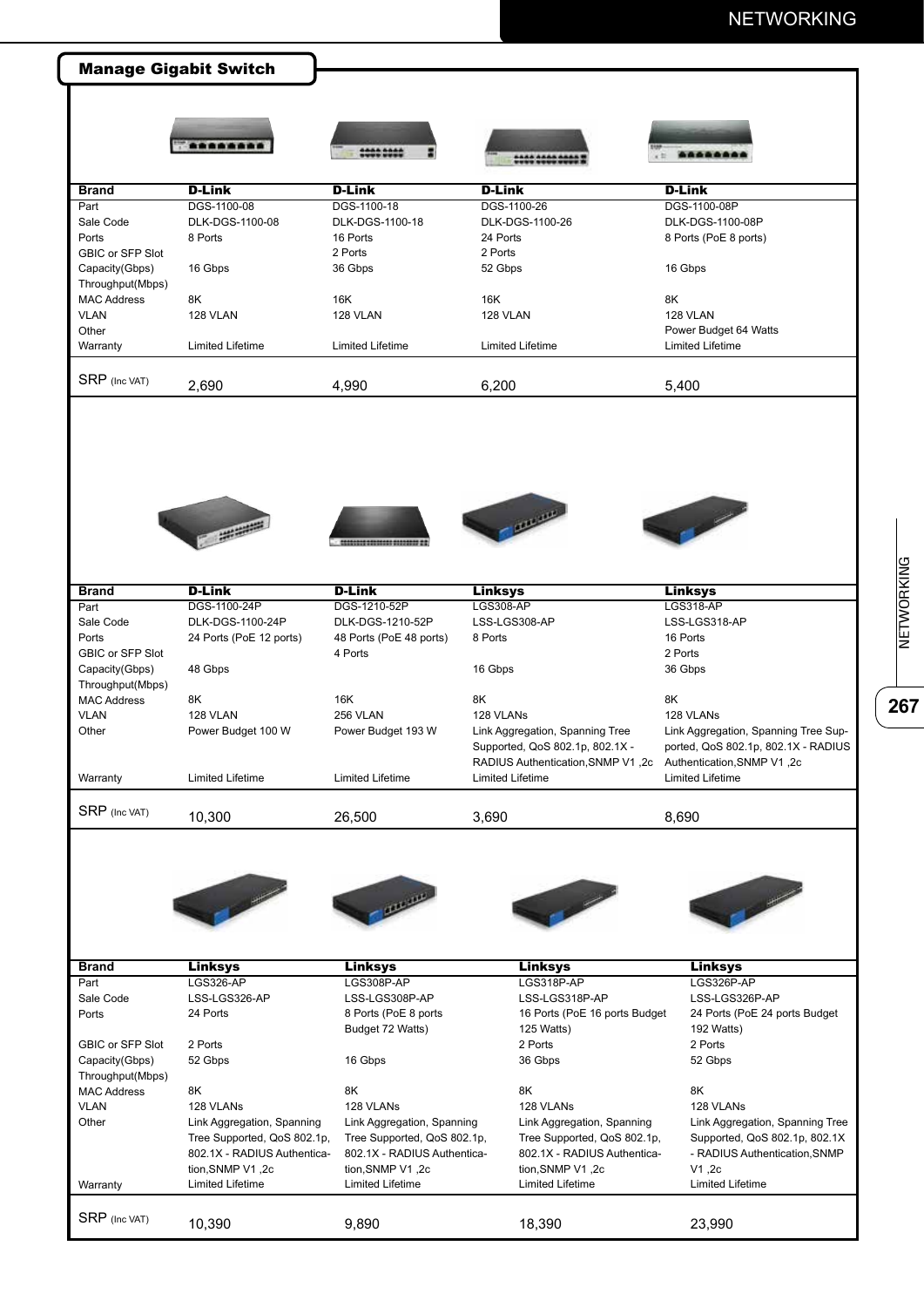**268**

 $\overline{\phantom{a}}$ 

| <b>Switch: HP Networking</b> |                     |                     |                              |                     |
|------------------------------|---------------------|---------------------|------------------------------|---------------------|
|                              |                     |                     |                              |                     |
| lfetime<br>Warranti          |                     |                     |                              |                     |
| <b>Brand</b>                 | <b>HPNetworking</b> |                     | <b>HPNetworking</b>          | <b>HPNetworking</b> |
| Model                        | HP 1405-8           |                     | HP 1405-8G                   | HP 1410-24 2G       |
| P/N                          | <b>HPQ-J9793A</b>   |                     | <b>HPQ-J9794A</b>            | <b>HPQ-J9664A</b>   |
| Layer                        | L2 unmanaged        |                     | L2 unmanaged                 | L2 unmanaged        |
| Port                         | 8, 10/100           |                     | 8, 10/100/1000               | 24, 10/100          |
| GBIC or SFP slot             |                     |                     |                              | 2, 10/100/1000      |
| Dual port (Gig or SFP)       |                     |                     |                              |                     |
| 10G Expansion                |                     |                     |                              |                     |
| 12G Stacking port            |                     |                     |                              |                     |
| Capacity (Gbps)              | 1.6                 |                     | 16                           | 8.8                 |
| Throughput (Mpps)            | 1.2                 |                     | 11.9                         | 6.5                 |
| Mac Address                  | 2K                  |                     | 8K                           | 8K                  |
| <b>VLAN</b>                  |                     |                     |                              |                     |
| Others                       |                     |                     |                              |                     |
|                              |                     |                     |                              |                     |
| SRP (Inc VAT)                | 1,778               |                     | 2,940                        | 6,510               |
|                              |                     |                     |                              |                     |
| <b>Lifetime</b>              |                     |                     |                              |                     |
| <b>Warranty</b>              | 2000 0000 0000      | Tinfinit            | 466666666668<br>CLECCCCOUNCE |                     |
| <b>Brand</b>                 | <b>HPNetworking</b> | <b>HPNetworking</b> | <b>HPNetworking</b>          | <b>HPNetworking</b> |
| Model                        | HP 1420-16G         | HP 1420-24G 2SFP    | HP 1820-24G                  | HP 1820-48G         |
| P/N                          | HPQ-JH016A          | HPQ-JH017A          | <b>HPQ-J9980A</b>            | <b>HPQ-J9981A</b>   |
| Layer                        | L2 unmanaged        | L2 unmanaged        | L2 web managed               | L2 web managed      |
| Port                         | 16, 10/100/1000     | 24, 10/100/1000     | 24, 10/100/1000              | 48, 10/100/1000     |
| GBIC or SFP slot             |                     | $\overline{2}$      | 2                            | $\overline{4}$      |
| Dual port (Gig or SFP)       |                     |                     |                              |                     |
| 10G Expansion                |                     |                     |                              |                     |
| 12G Stacking port            |                     |                     |                              |                     |
| Capacity (Gbps)              | 32                  | 52                  | 52                           | 104                 |
| Throughput (Mpps)            | 23.8                | 38.7                | 38.6                         | 77.3                |
| Mac Address                  | 8K                  | 8K                  | 8K                           | 16K                 |
| <b>VLAN</b>                  |                     |                     |                              |                     |
| Others                       | QOS/Jumbo frame     | QOS/Jumbo frame     | Web-Management               | Web-Management      |
| SRP (Inc VAT)                |                     |                     |                              |                     |
|                              | 6,080               | 9,470               | 13,740                       | 27,440              |

## **เทคโนโลยี Power over Ethernet (PoE)**



ที่มา : http://hiakoe.blogspot.com/2011/06/power-over-ethernet-poe.html

เทคโนโลยี Power over Ethernet หรือ POE คือเทคโนโลยีเพื่อส่งกระแสไฟฟ้าเพื่อ จ่ายให้กับอุปกรณ์เครือข่ายผ่านสายUTP โดย POE ตามมาตรฐาน IEEE สามารถ ทำงานได้บนสายทองแดงUTPแบบ Cat5 โดย สามารถทำงานบนสาย 2 คู่(คู่ที่ใช้ในการส่ง สัญญาณข้อมูล 1,2,3,6) หรือคู่ที่เหลือก็ได้ โดยกระแสไฟสามารถถูกจ่ายได้จากอุปกรณ์ อย่าง POE Switch หรือจะผ่าน Midspan Power Supply ก็ได้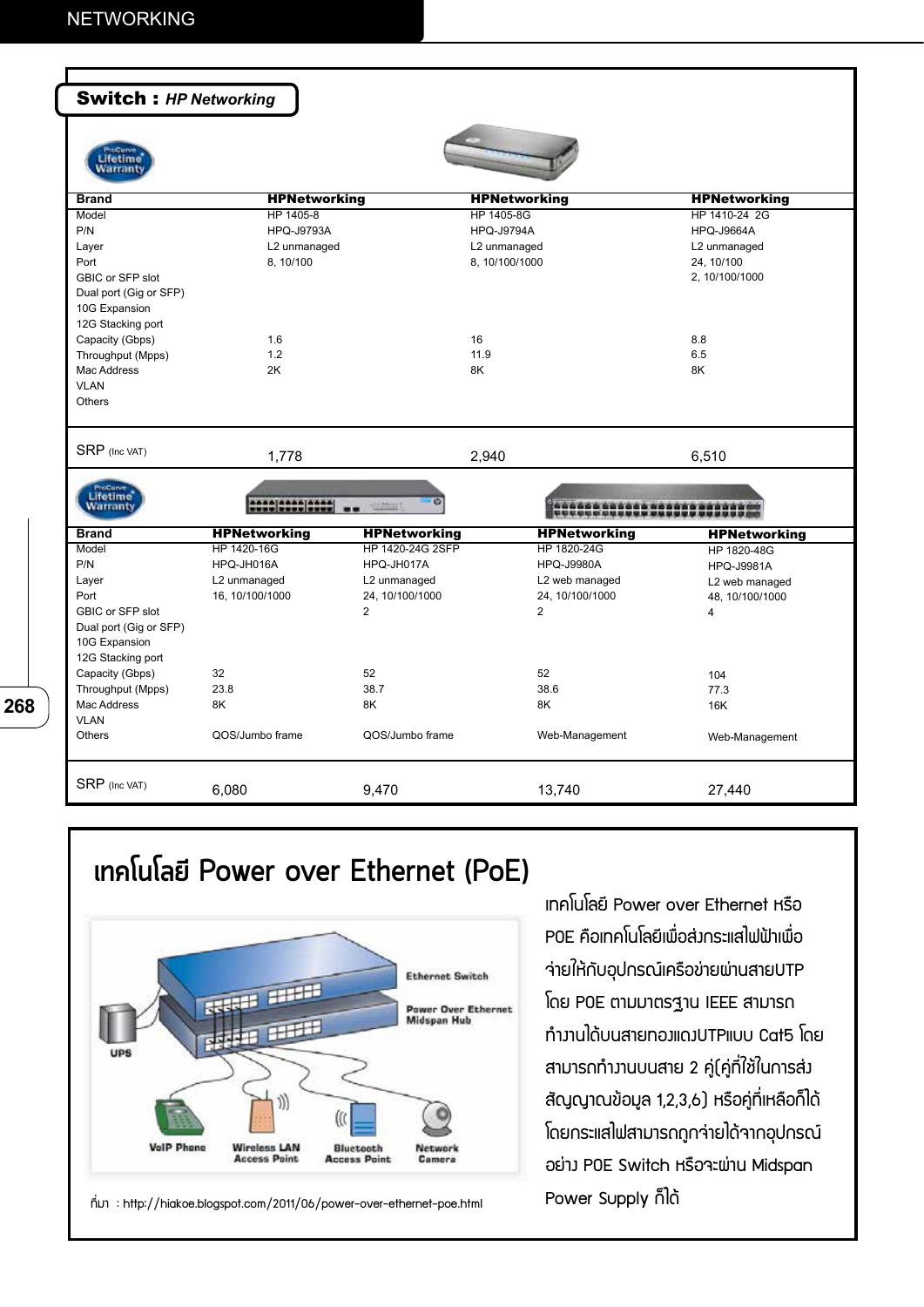

**26**<br>NETWORKING NETWORKING

269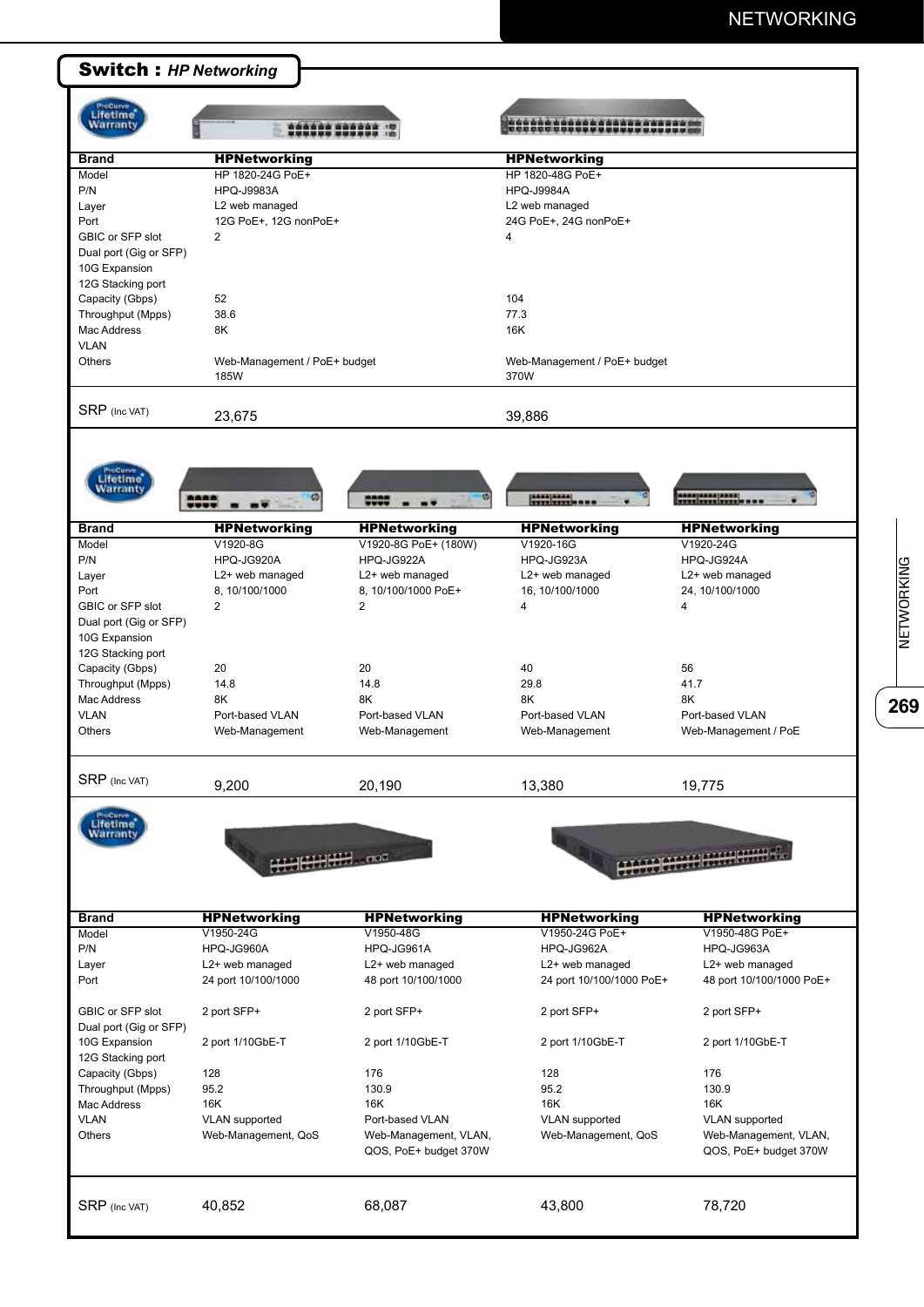